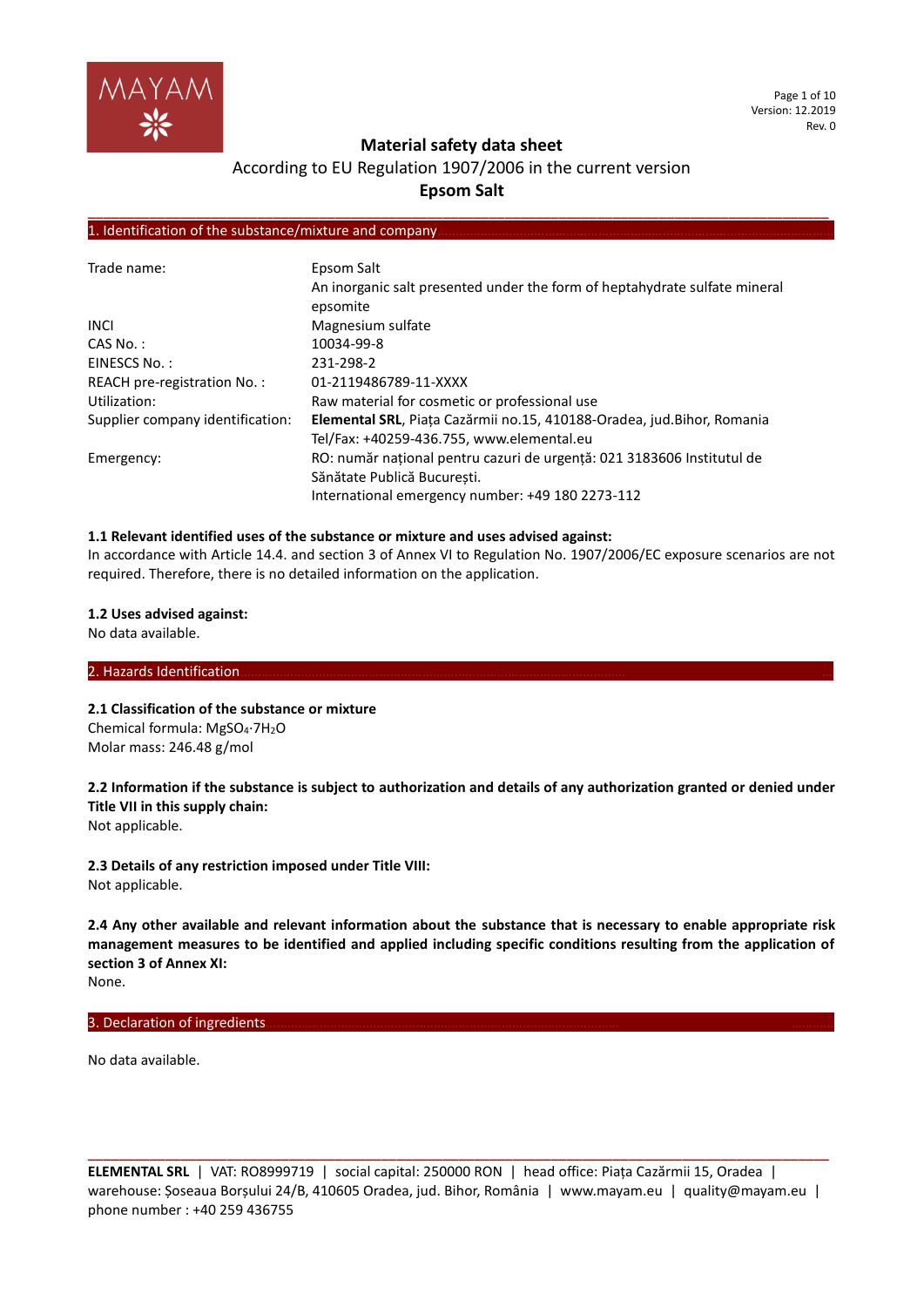

Page 2 of 10 Version: 12.2019 Rev. 0

## **Material safety data sheet**

# According to EU Regulation 1907/2006 in the current version **Epsom Salt**

**\_\_\_\_\_\_\_\_\_\_\_\_\_\_\_\_\_\_\_\_\_\_\_\_\_\_\_\_\_\_\_\_\_\_\_\_\_\_\_\_\_\_\_\_\_\_\_\_\_\_\_\_\_\_\_\_\_\_\_\_\_\_\_\_\_\_\_\_\_\_\_\_\_\_\_\_\_\_\_\_\_\_\_\_\_\_\_\_\_\_\_\_\_\_\_\_**

#### 4. First aid measures………………………………………………………………………………………… ………

## **4.1 Most important symptoms and effects, both acute and delayed:**

Eyes - No data available. Skin - No data available. Inhalation - No data available. Ingestion – No data available.

## 5. Fire fighting measures.

No data available.

#### 6. Accidental release measures.

No data available.

## 7. Handling and storage.

## **7.1 Precautions for safe handling:**

Avoid abnormal dust formation.

Avoid fuel (e.g. petroleum, lubricants etc.) and incompatible materials (straw, wood, etc.) contamination.

Avoid useless acting of air humidity to the substance.

Use suitable personal protective facilities (gloves) during handling.

Do not eat, drink and smoke in work areas. Wash hands after use. Remove contaminated clothing and protective equipment before entering eating areas.

## **7.2 Conditions for safe storage, including any incompatibilities:**

Keep in dry, covered and ventilated storerooms. Keep the storerooms clean and tidy. Prevent the stored material from the access of fire. Avoid useless acting of air humidity to the substance. Keep deposited freely or packed in 25 kg of weight bags and 1000 kg of weight big-bags.

Incompatible substances: None known.

## 8. Exposure controls / personal protection

## **8.1 Control parameters:**

Magnesium dinitrate, CAS number: 13446-18-9

## **8.2 Occupational Exposure limit values: undetermined**

#### **DNEL Workers**

| <b>Exposure pattern</b> | Route  | Descriptor   DNEL / | <b>DMEL</b>              | (Corrected)<br><b>Dose</b><br>descriptor*) | <b>Most sensitive</b><br>endpoint |     |    | <b>Justification</b> |          |
|-------------------------|--------|---------------------|--------------------------|--------------------------------------------|-----------------------------------|-----|----|----------------------|----------|
| Acute-systemic          | dermal | -                   | $\overline{\phantom{a}}$ | $\overline{\phantom{0}}$                   | $\overline{\phantom{a}}$          | As: | an | acute                | toxicity |

**ELEMENTAL SRL** | VAT: RO8999719 | social capital: 250000 RON | head office: Piața Cazărmii 15, Oradea | warehouse: Șoseaua Borșului 24/B, 410605 Oradea, jud. Bihor, România | www.mayam.eu | quality@mayam.eu | phone number : +40 259 436755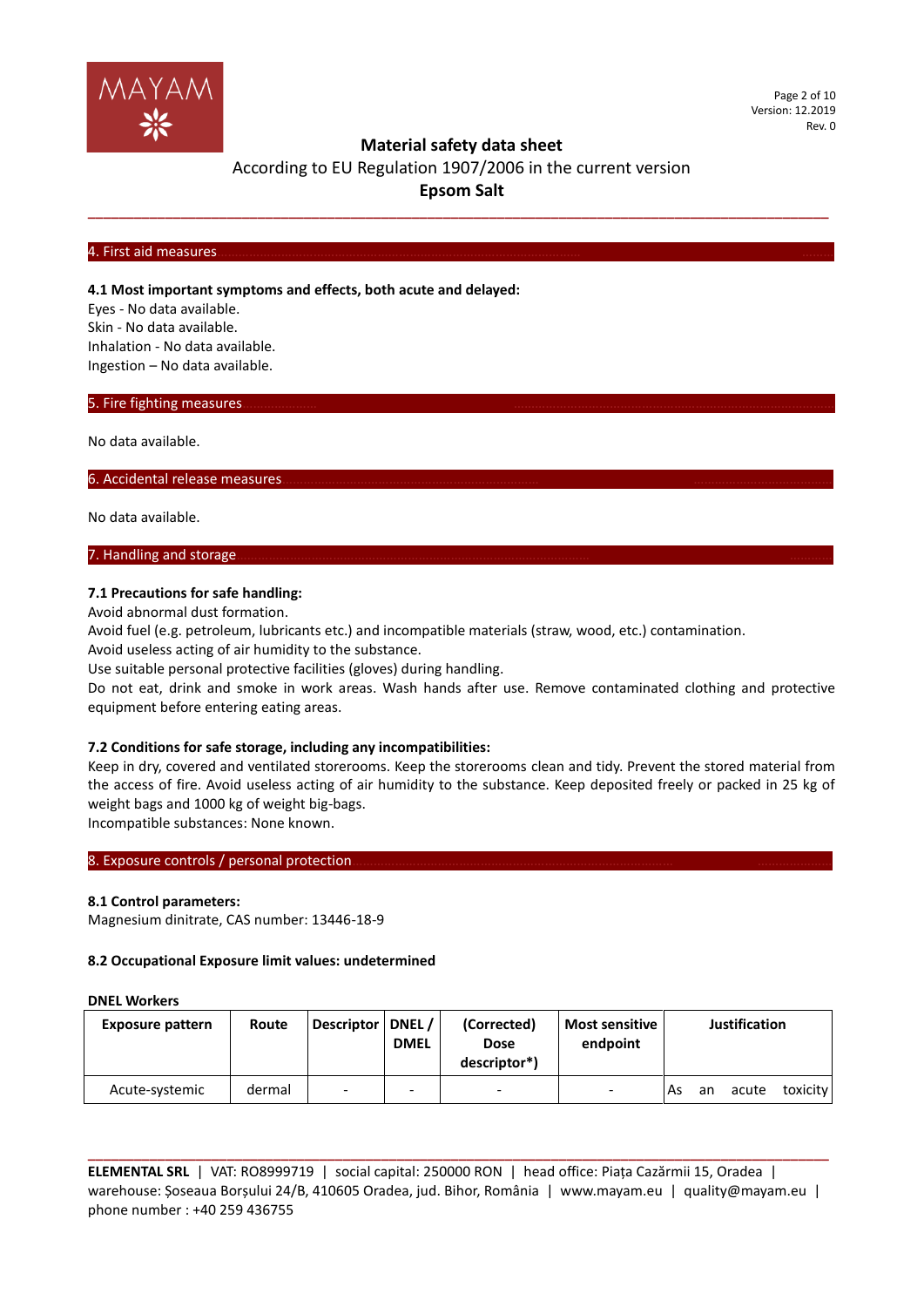

Page 3 of 10 Version: 12.2019 Rev. 0

## **Material safety data sheet**

| According to EU Regulation 1907/2006 in the current version |  |
|-------------------------------------------------------------|--|
| <b>Epsom Salt</b>                                           |  |

| effects                   |            |  |  | leading<br>hazard<br>to<br>Classification<br>and<br>Labeling of the substance<br>has not been identified,<br>the long-term DNEL is<br>considered sufficient to<br>ensure that effects from<br>acute exposure to the<br>substance do not occur<br>accordance<br>with<br>(in<br>Guidance<br><b>ECHA</b><br>on<br>information<br>requirements<br>and<br>chemical<br>safety<br>assessment: Chapter R.8:<br>Characterisation<br>of dose [concentration]-<br>for<br>response<br>human<br>health, May 2008 and<br>Part<br>B:<br>Hazard<br>Assessment, Draft new<br>chapter B.8 Scope of<br>Exposure<br>Assessment,<br>March 2010). |
|---------------------------|------------|--|--|-----------------------------------------------------------------------------------------------------------------------------------------------------------------------------------------------------------------------------------------------------------------------------------------------------------------------------------------------------------------------------------------------------------------------------------------------------------------------------------------------------------------------------------------------------------------------------------------------------------------------------|
| Acute-systemic<br>effects | Inhalation |  |  | acute toxicity<br>As<br>an<br>leading<br>hazard<br>to<br>Classification<br>and<br>Labeling of the substance<br>has not been identified,<br>the long-term DNEL is<br>considered sufficient to<br>ensure that effects from<br>acute exposure to the<br>substance do not occur<br>accordance<br>(in<br>with<br>ECHA<br>Guidance<br>on<br>information<br>requirements<br>and<br>chemical<br>safety<br>assessment: Chapter<br>R.8: Characterisation of<br>[concentration]-<br>dose<br>for<br>human<br>response<br>health, May 2008 and<br>Part<br>B:<br>Hazard<br>Assessment, Draft new                                          |

**ELEMENTAL SRL** | VAT: RO8999719 | social capital: 250000 RON | head office: Piața Cazărmii 15, Oradea | warehouse: Șoseaua Borșului 24/B, 410605 Oradea, jud. Bihor, România | www.mayam.eu | quality@mayam.eu | phone number : +40 259 436755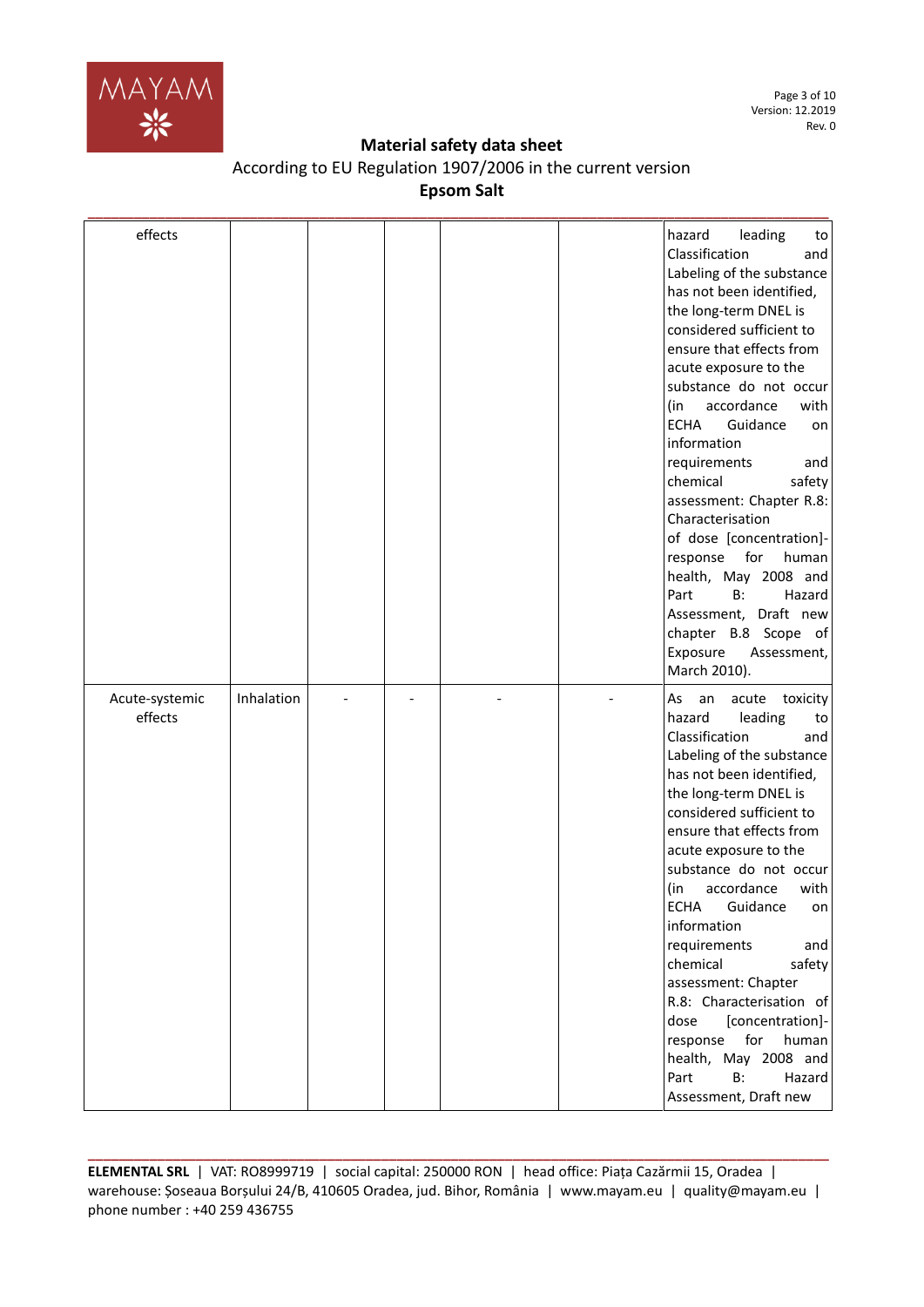

| According to EU Regulation 1907/2006 in the current version |
|-------------------------------------------------------------|
| <b>Epsom Salt</b>                                           |

|                               |            |                                                   |                           |                                                               |                           | chapter B.8 Scope of<br>Exposure Assessment,<br>March 2010).                                                      |
|-------------------------------|------------|---------------------------------------------------|---------------------------|---------------------------------------------------------------|---------------------------|-------------------------------------------------------------------------------------------------------------------|
| Acute-local effects           | Dermal     |                                                   |                           |                                                               |                           | Since no local effects<br>were noted after dermal<br>and inhalatory exposure,<br>local DNELs were not<br>derived. |
| Acute-local effects           | Inhalation |                                                   |                           |                                                               |                           | Since no local effects<br>were noted after dermal<br>and inhalatory exposure,<br>local DNELs were not<br>derived. |
| Long-term systemic<br>effects | Dermal     | <b>DNEL</b><br>(Derived<br>No<br>Effect<br>Level) | 21.3<br>mg/kg<br>bw/day   | <b>NOAEL: 255.6</b><br>mg/kg bw/day<br>(based on AF of<br>12) | repeated dose<br>toxicity |                                                                                                                   |
| Long-term systemic<br>effects | Inhalation | <b>DNEL</b><br>(Derived<br>No<br>Effect<br>Level) | 37.6<br>mg/m <sup>3</sup> | <b>NOAEC: 451.2</b><br>$mg/m3$ (based on<br>AF of 12)         | repeated dose<br>toxicity |                                                                                                                   |
| Long-term-local<br>effects    | Dermal     |                                                   |                           |                                                               |                           | Since no local effects                                                                                            |
|                               |            |                                                   |                           |                                                               |                           | were noted after dermal<br>and inhalatory exposure,<br>local DNELs were not<br>derived.                           |
| Long-term-local<br>effects    | Inhalation |                                                   |                           |                                                               |                           | Since no local effects<br>were noted after dermal<br>and inhalatory exposure,<br>local DNELs were not<br>derived. |

**General population**

| <b>Exposure pattern</b> | Route  |   | <b>DMEL</b> | Descriptor   DNEL /   (Corrected) Dose   Most sensitive  <br>descriptor *) | endpoint                 | <b>Justification</b> |
|-------------------------|--------|---|-------------|----------------------------------------------------------------------------|--------------------------|----------------------|
| Acute-systemic          | Dermal | - |             | -                                                                          | $\overline{\phantom{0}}$ | As an acute toxicity |

**ELEMENTAL SRL** | VAT: RO8999719 | social capital: 250000 RON | head office: Piața Cazărmii 15, Oradea | warehouse: Șoseaua Borșului 24/B, 410605 Oradea, jud. Bihor, România | www.mayam.eu | quality@mayam.eu | phone number : +40 259 436755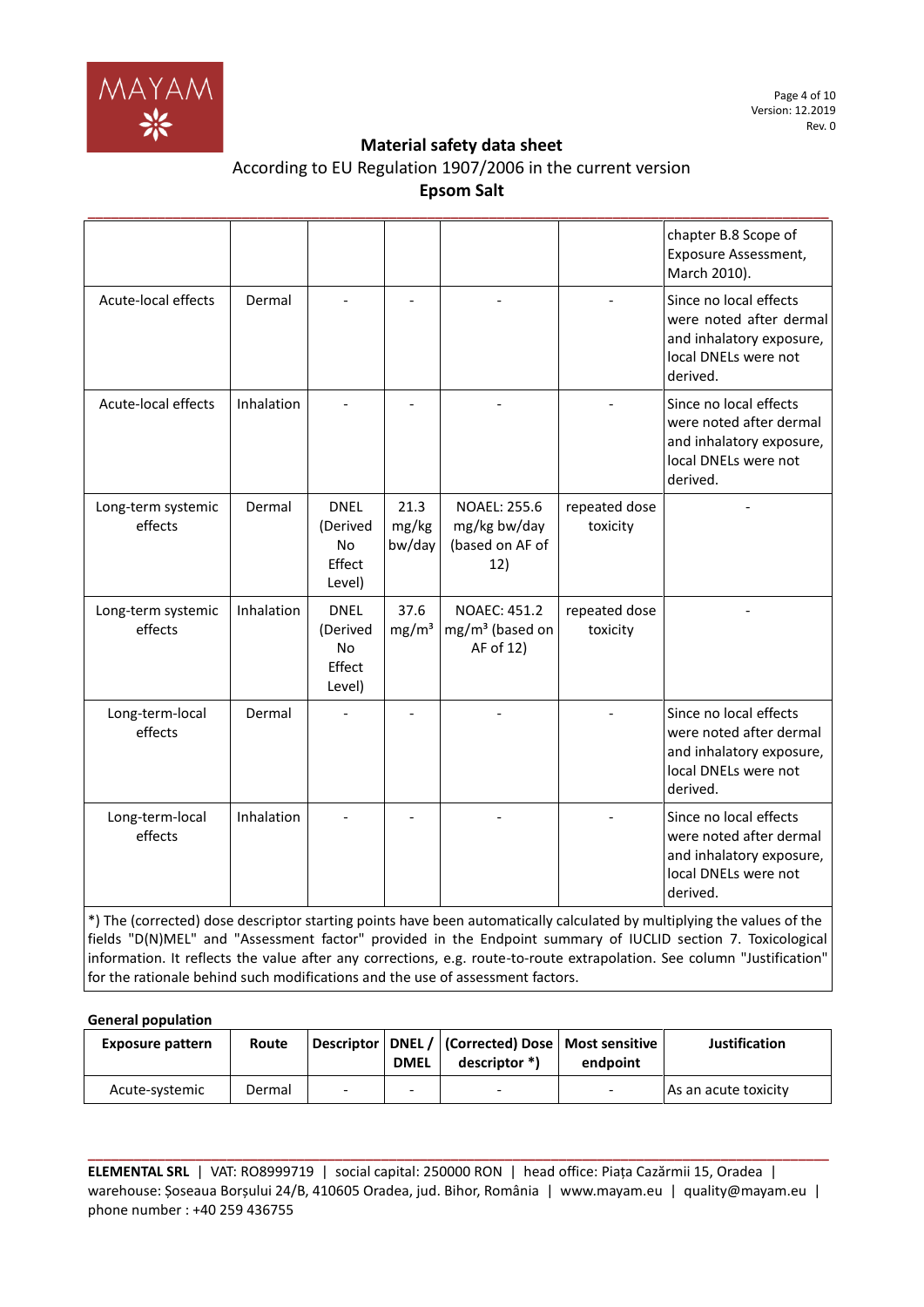

Page 5 of 10 Version: 12.2019 Rev. 0

## **Material safety data sheet**

| According to EU Regulation 1907/2006 in the current version |
|-------------------------------------------------------------|
| Epsom Salt                                                  |

| effects                   |            |  |  | hazard<br>leading<br>to<br>Classification<br>and<br>Labeling of the substance<br>has not been identified,<br>the long-term DNEL is<br>considered sufficient to<br>ensure that effects from<br>acute exposure to the<br>substance do not occur<br>accordance<br>with<br>(in<br>Guidance<br><b>ECHA</b><br>on<br>information<br>requirements<br>and<br>chemical<br>safety<br>assessment: Chapter R.8:<br>Characterization of dose<br>[concentration]-response<br>for human health, May<br>2008 and Part B:<br>Hazard<br>Assessment,<br>Draft new chapter B.8<br>Scope<br>of<br>Exposure<br>Assessment,<br>March<br>2010). |
|---------------------------|------------|--|--|-------------------------------------------------------------------------------------------------------------------------------------------------------------------------------------------------------------------------------------------------------------------------------------------------------------------------------------------------------------------------------------------------------------------------------------------------------------------------------------------------------------------------------------------------------------------------------------------------------------------------|
| Acute-systemic<br>effects | Inhalation |  |  | As an acute toxicity<br>hazard<br>leading<br>to<br>Classification<br>and<br>Labeling of the substance<br>has not been identified,<br>the long-term DNEL is<br>considered sufficient to<br>ensure that effects from<br>acute exposure to the<br>substance do not occur<br>accordance<br>(in<br>with<br><b>ECHA</b><br>Guidance<br>on<br>information<br>requirements and<br>chemical<br>safety<br>assessment: Chapter R.8:<br>Characterization of dose<br>[concentration]-response<br>for human health, May<br>2008 and Part B:<br>Assessment,<br>Hazard<br>Draft new chapter B.8                                         |

**ELEMENTAL SRL** | VAT: RO8999719 | social capital: 250000 RON | head office: Piața Cazărmii 15, Oradea | warehouse: Șoseaua Borșului 24/B, 410605 Oradea, jud. Bihor, România | www.mayam.eu | quality@mayam.eu | phone number : +40 259 436755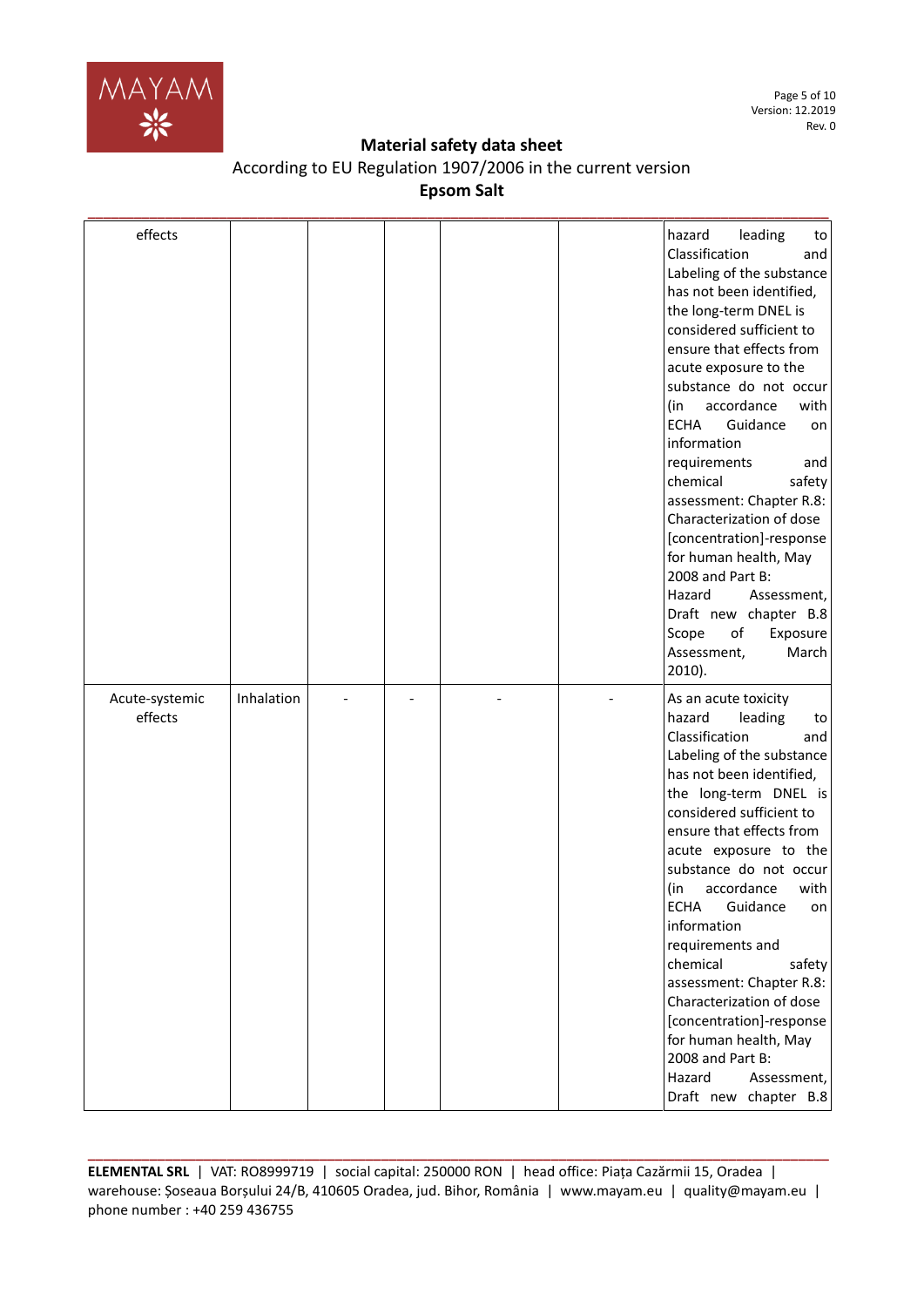

| According to EU Regulation 1907/2006 in the current version |
|-------------------------------------------------------------|
| <b>Epsom Salt</b>                                           |

|                                 |            |                                                |                               |                                                               |                           | Scope<br>of<br>Exposure<br>March<br>Assessment,<br>2010).                                                                                                                                                                                                                                                                                                                                                                                                                                                                                                                                                                              |
|---------------------------------|------------|------------------------------------------------|-------------------------------|---------------------------------------------------------------|---------------------------|----------------------------------------------------------------------------------------------------------------------------------------------------------------------------------------------------------------------------------------------------------------------------------------------------------------------------------------------------------------------------------------------------------------------------------------------------------------------------------------------------------------------------------------------------------------------------------------------------------------------------------------|
| Acute-systemic<br>effects       | Oral       |                                                |                               |                                                               |                           | As an acute toxicity<br>hazard leading to<br>Classification and<br>Labeling of the substance<br>has not been identified,<br>the long-term DNEL is<br>considered sufficient to<br>ensure that effects from<br>acute exposure to the<br>substance do not occur<br>accordance<br>with<br>(in<br><b>ECHA</b><br>Guidance<br>on<br>information<br>requirements and<br>chemical<br>safety<br>assessment: Chapter R.8:<br>Characterization of dose<br>[concentration]-response<br>for human health, May<br>2008 and Part B:<br>Hazard<br>Assessment,<br>Draft new chapter B.8<br>Scope<br>of<br>Exposure<br>March<br>Assessment,<br>$2010$ ). |
| Acute - local effects           | Dermal     |                                                |                               |                                                               |                           | Since no local effects<br>were noted after dermal<br>and inhalatory exposure,<br>local DNELs were not<br>derived.                                                                                                                                                                                                                                                                                                                                                                                                                                                                                                                      |
| Acute - local effects           | Inhalation |                                                |                               |                                                               |                           | Since no local effects<br>were noted after dermal<br>and inhalatory exposure,<br>local DNELs were not<br>derived.                                                                                                                                                                                                                                                                                                                                                                                                                                                                                                                      |
| Long-term - systemic<br>effects | Dermal     | <b>DNEL</b><br>(Derived<br>No Effect<br>Level) | 12.8<br>mg/kg<br>bw/day       | <b>NOAEL: 256.0</b><br>mg/kg bw/day<br>(based on AF of<br>20) | repeated dose<br>toxicity |                                                                                                                                                                                                                                                                                                                                                                                                                                                                                                                                                                                                                                        |
| Long-term systemic<br>effects   | Inhalation | <b>DNEL</b><br>(Derived                        | $11.1\,$<br>mg/m <sup>3</sup> | <b>NOAEC: 222.0</b><br>$mg/m3$ (based on                      | repeated dose<br>toxicity |                                                                                                                                                                                                                                                                                                                                                                                                                                                                                                                                                                                                                                        |

**ELEMENTAL SRL** | VAT: RO8999719 | social capital: 250000 RON | head office: Piața Cazărmii 15, Oradea | warehouse: Șoseaua Borșului 24/B, 410605 Oradea, jud. Bihor, România | www.mayam.eu | quality@mayam.eu | phone number : +40 259 436755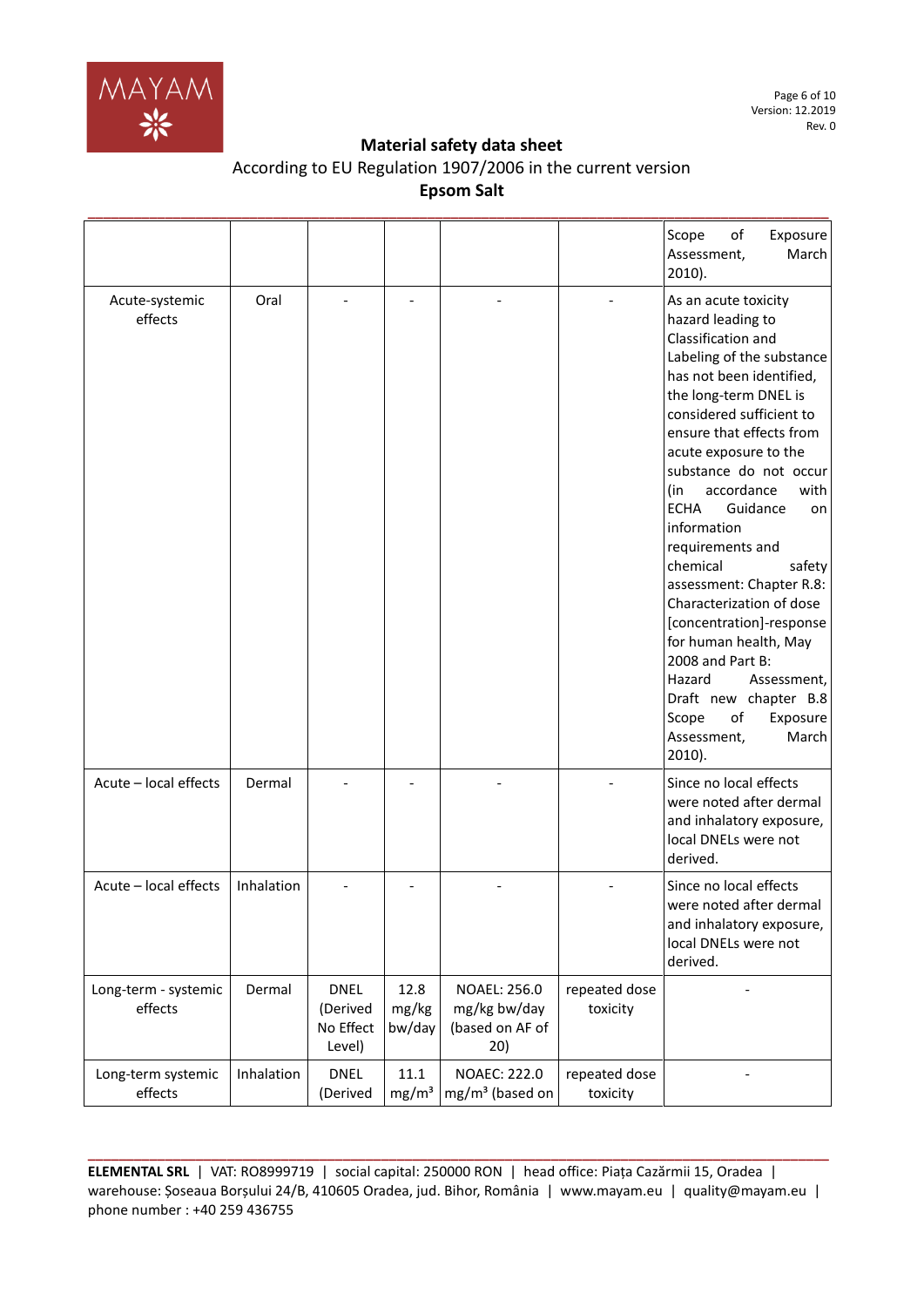

# According to EU Regulation 1907/2006 in the current version **Epsom Salt**

|                                 |                   | No Effect<br>Level)                            |                         | AF of 20)                                              |                           |                                                                                                                      |
|---------------------------------|-------------------|------------------------------------------------|-------------------------|--------------------------------------------------------|---------------------------|----------------------------------------------------------------------------------------------------------------------|
| Long-term - systemic<br>effects | Oral              | <b>DNEL</b><br>(Derived<br>No Effect<br>Level) | 12.8<br>mg/kg<br>bw/day | NOAEL: 256.0<br>mg/kg bw/day<br>(based on AF of<br>20) | repeated dose<br>toxicity |                                                                                                                      |
| Long-term-local<br>effects      | Dermal            |                                                |                         |                                                        |                           | no local effects<br>Since<br>were noted after dermal<br>and inhalatory exposure,<br>local DNELs were not<br>derived. |
| Long-term - local<br>effects    | <b>Inhalation</b> |                                                |                         |                                                        |                           | Since no local effects<br>were noted after dermal<br>and inhalatory exposure,<br>local DNELs were not<br>derived.    |

\*) The (corrected) dose descriptor starting points have been automatically calculated by multiplying the values of the fields "D(N)MEL" and "Assessment factor" provided in the Endpoint summary of IUCLID section 7. Toxicological information. It reflects the value after any corrections, e.g. route-to-route extrapolation. See column "Justification" for the rationale behind such modifications and the use of assessment factors.

## **PNEC water**

| <b>PNEC</b>                            |       | Value   Assessment factor | <b>Remarks/Justification</b>            |
|----------------------------------------|-------|---------------------------|-----------------------------------------|
| PNEC aqua (freshwater) mg/L            | 0.68  | 1000                      | Extrapolation method: assessment factor |
| PNEC aqua (marine water) mg/L          | 0.068 | 10000                     | Extrapolation method: assessment factor |
| PNEC aqua (intermittent releases) mg/L | 6.8   | 100                       | Extrapolation method: assessment factor |

## **PNEC sediment**

| <b>PNEC</b>                                     | <b>Assessment factor</b> | Remarks/Justification                                                                                                                                                                                                                                                                                                                                                                                                                                                                                                                                                                                                                                                                         |
|-------------------------------------------------|--------------------------|-----------------------------------------------------------------------------------------------------------------------------------------------------------------------------------------------------------------------------------------------------------------------------------------------------------------------------------------------------------------------------------------------------------------------------------------------------------------------------------------------------------------------------------------------------------------------------------------------------------------------------------------------------------------------------------------------|
| No or insufficient data<br>available at present |                          | In the absence of any ecotoxicological data for sediment<br>dwelling organisms and for soil organisms, the PNEC sediment<br>(freshwater), PNEC sediment (marine water) and PNEC soil might<br>have been calculated using the equilibrium partitioning method<br>(EPM) in EUSES, by using the PNEC aqua and the log Kow. The log Kow<br>is not determined due to magnesium sulphate being an inorganic<br>substance. For inorganic substances the equilibrium method cannot<br>be used, therefore no PNEC has been calculated. In addition, the<br>aquatic compartment is the target compartment of magnesium<br>sulphate considering its physico-chemical properties and inorganic<br>nature. |

**ELEMENTAL SRL** | VAT: RO8999719 | social capital: 250000 RON | head office: Piața Cazărmii 15, Oradea | warehouse: Șoseaua Borșului 24/B, 410605 Oradea, jud. Bihor, România | www.mayam.eu | quality@mayam.eu | phone number : +40 259 436755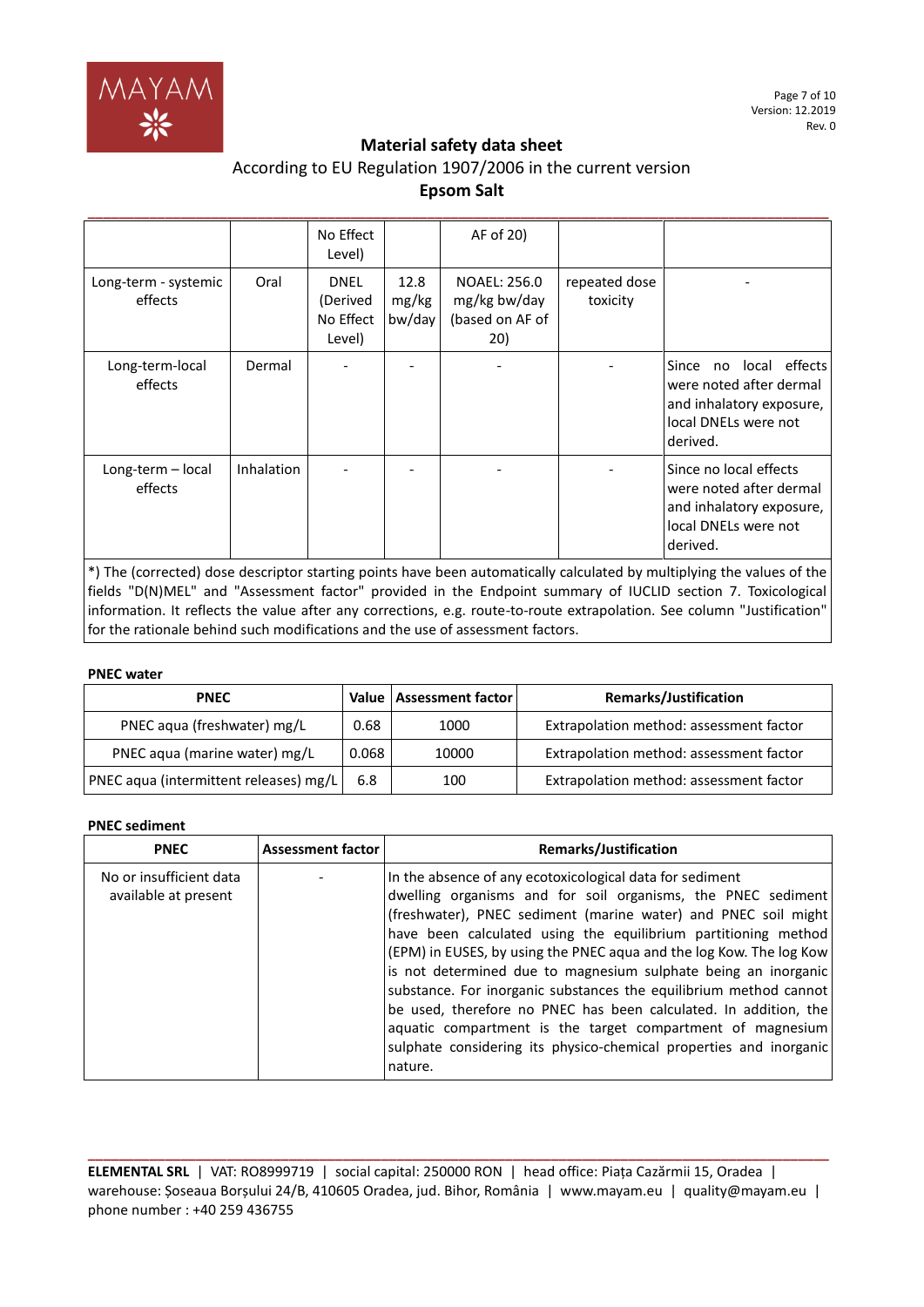

# **Material safety data sheet**  According to EU Regulation 1907/2006 in the current version **Epsom Salt**

**\_\_\_\_\_\_\_\_\_\_\_\_\_\_\_\_\_\_\_\_\_\_\_\_\_\_\_\_\_\_\_\_\_\_\_\_\_\_\_\_\_\_\_\_\_\_\_\_\_\_\_\_\_\_\_\_\_\_\_\_\_\_\_\_\_\_\_\_\_\_\_\_\_\_\_\_\_\_\_\_\_\_\_\_\_\_\_\_\_\_\_\_\_\_\_\_**

#### **PNEC soil**

| <b>PNEC</b>                                     | <b>Assessment factor</b> | <b>Remarks/Justification</b>                                                                                                                                                                                                                                                                                                                                                                                                                                                                                                                                                                                                                                                                  |
|-------------------------------------------------|--------------------------|-----------------------------------------------------------------------------------------------------------------------------------------------------------------------------------------------------------------------------------------------------------------------------------------------------------------------------------------------------------------------------------------------------------------------------------------------------------------------------------------------------------------------------------------------------------------------------------------------------------------------------------------------------------------------------------------------|
| No or insufficient data<br>available at present |                          | In the absence of any ecotoxicological data for sediment dwelling<br>organisms and for soil organisms, the PNEC sediment (freshwater),<br>PNEC sediment (marine water) and PNEC soil might have been<br>calculated using the equilibrium partitioning method (EPM) in EUSES,<br>by using the PNEC aqua and the log Kow. The log Kow is not<br>determined due to magnesium sulphate being an inorganic<br>substance. For inorganic substances the equilibrium method cannot<br>be used, therefore no PNEC has been calculated. In addition, the<br>aquatic compartment is the target compartment of magnesium<br>sulphate considering its physico-chemical properties and inorganic<br>nature. |

## **PNEC sewage treatment plant**

| <b>PNEC</b>     | Value | <b>Assessment factor</b> | <b>Remarks/Justification</b>            |
|-----------------|-------|--------------------------|-----------------------------------------|
| PNEC (STP) mg/L | 10    | 10                       | Extrapolation method: assessment factor |

## **8.3 Advice on any training appropriate for workers to ensure protection of human health and the environment:**

It is recommended to train workers to ensure the protection of human health and the environment.

It is necessary for the people working with the product to read and understand this SDS.

We recommend storing the SDS in a place with easy access to it for everyone who works with the product, and (if needed) for emergency services.

## 9. Physical and chemical properties.

## **9.1. Information on basic physical and chemical properties**

Appearance: Solid – white. Odor: Odorless. Odor threshold: No data available. pH: No data available. Melting point/freezing point: 25°C (1013 hPa). Boiling point: No data available. Flash point: No data available. Evaporation rate: No data available. Flammability (solid, gas): Non-flammable. Upper/lower flammability or explosive limits: Upper: Not explosive. Lower: Not explosive. Vapor pressure: No data available. Vapor density: No data available. Relative density: 2,66 g/cm<sup>3</sup>. Solubility(ies): Water: 360 g/l (20°C). Partition coefficient: n-octanol/water: No data available.

**ELEMENTAL SRL** | VAT: RO8999719 | social capital: 250000 RON | head office: Piața Cazărmii 15, Oradea | warehouse: Șoseaua Borșului 24/B, 410605 Oradea, jud. Bihor, România | www.mayam.eu | quality@mayam.eu | phone number : +40 259 436755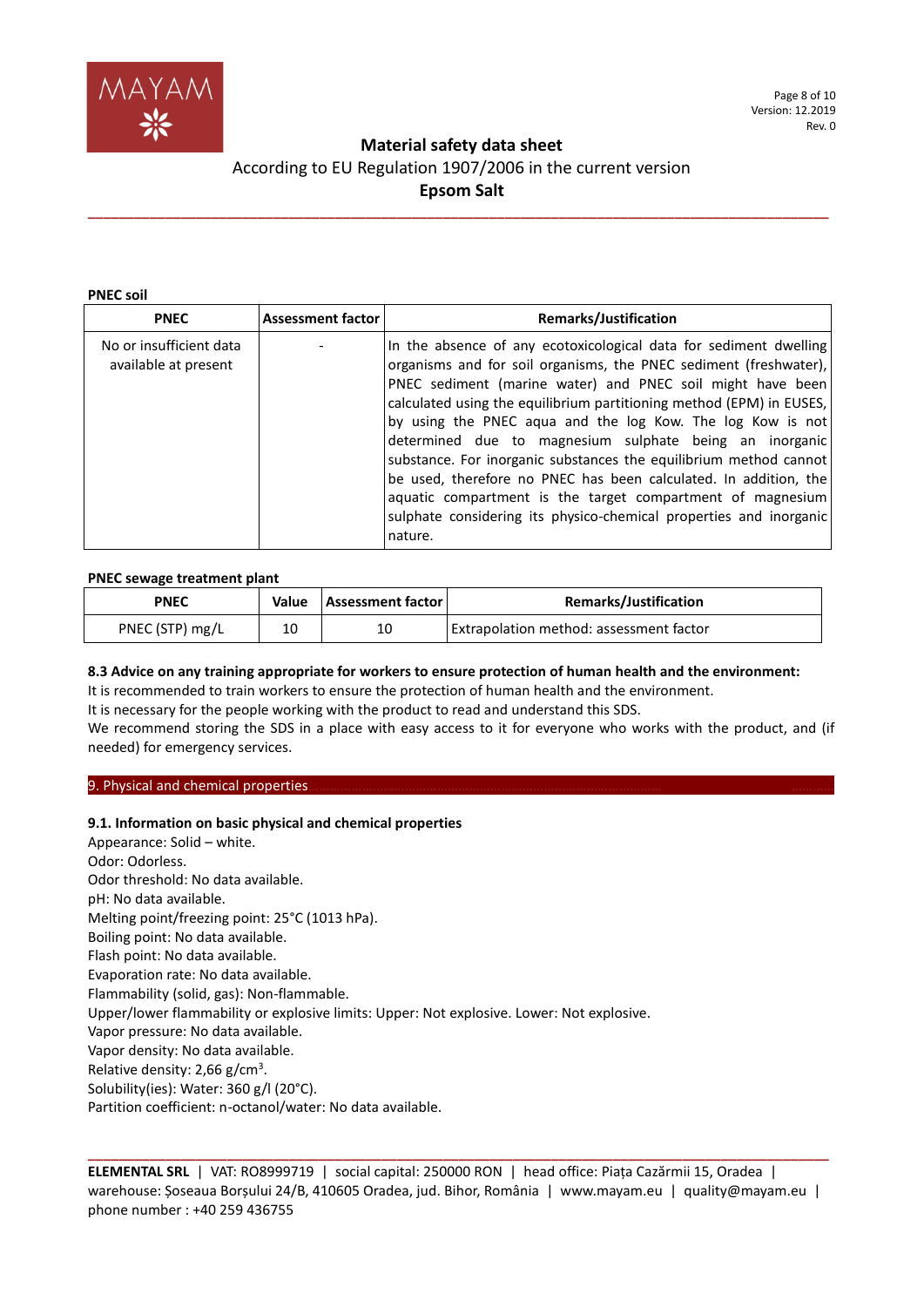

Page 9 of 10 Version: 12.2019 Rev. 0

# **Material safety data sheet**

# According to EU Regulation 1907/2006 in the current version **Epsom Salt**

**\_\_\_\_\_\_\_\_\_\_\_\_\_\_\_\_\_\_\_\_\_\_\_\_\_\_\_\_\_\_\_\_\_\_\_\_\_\_\_\_\_\_\_\_\_\_\_\_\_\_\_\_\_\_\_\_\_\_\_\_\_\_\_\_\_\_\_\_\_\_\_\_\_\_\_\_\_\_\_\_\_\_\_\_\_\_\_\_\_\_\_\_\_\_\_\_**

Auto-ignition temperature: Not applicable. Decomposition temperature: No data available. Viscosity: Not applicable. Explosive properties: No explosive properties. Oxidizing properties: No oxidizing properties.

10. Stability and reactivity.

No data available.

11. Toxicological information.

No data available.

12. Ecological information.

No data available.

13. Disposal considerations.

No data available.

14. Transport information.

No data available.

15. Regulatory information.

No data available.

## 16. Additional information.

## **16.1 Abbreviations:**

ADR: European Agreement concerning the International Carriage of Dangerous Goods by Road.

CAS: Chemical Abstracts Service (division of the American Chemical Society).

CLP: Classification, Labeling, Packaging.

DNEL: Derived No Effect Level.

EINECS: European Inventory of Existing Commercial Chemical Substances.

GHS: Globally Harmonized System of Classification and Labeling of Chemicals.

IATA: International Air Transport Association.

IATA-DGR: Dangerous Goods Regulation by the "International Air Transport Association" (IATA).

ICAO: International Civil Aviation Organization.

ICAO-TI: Technical Instructions by the "International Civil Aviation Organization" (ICAO).

IMDG: International Maritime Code for Dangerous Goods.

INCI: International Nomenclature of Cosmetic Ingredients.

LTE: Long-term exposure.

PNEC: Predicted No Effect Concentration.

**ELEMENTAL SRL** | VAT: RO8999719 | social capital: 250000 RON | head office: Piața Cazărmii 15, Oradea | warehouse: Șoseaua Borșului 24/B, 410605 Oradea, jud. Bihor, România | www.mayam.eu | quality@mayam.eu | phone number : +40 259 436755